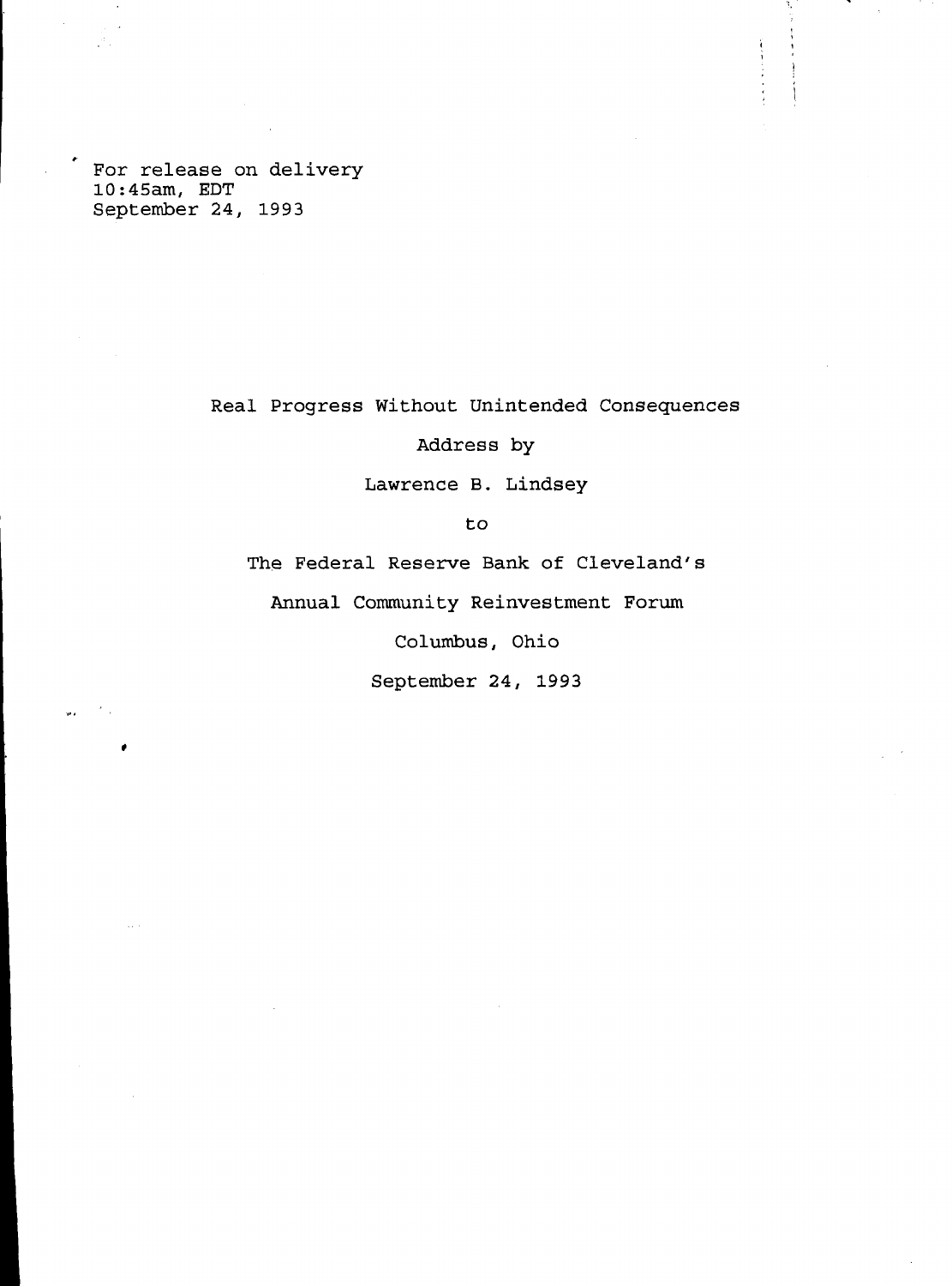**When President Clinton announced last summer that he wanted the financial regulatory agencies to work together to reduce the burden of and improve the results from the Community Reinvestment Act (CRA), he indicated to the nation's banks and consumers that CRA could undergo a sea change. The President wanted to focus on three types of community reinvestment activities - - lending to low and moderate income individuals, small businesses and farms; investment in low and moderate income neighborhoods; and the provision of banking services to low and moderate income neighborhoods. His stated desire was to create "...more objective, performance-based CRA assessment standards that minimize the compliance burden on financial institutions while stimulating improved CRA performance."**

**I applaud the President's timely and important initiative and am working with my fellow Board members and colleagues at the other agencies to fulfill the vision that President Clinton has articulated. However, I must insert one note of caution. No plan, however well created and executed, can take the place of prudent and consistent reason and judgement in the lending process. Fair lending is not initiated by governmental agencies but by individual lenders across the nation.**

**From its inception, the Community Reinvestment Act was deliberately vague. Congress wisely chose to avoid even the appearance of prescribing the allocation of credit. CRA, as legislatively defined, required financial institutions to demonstrate that their deposit facilities served the convenience**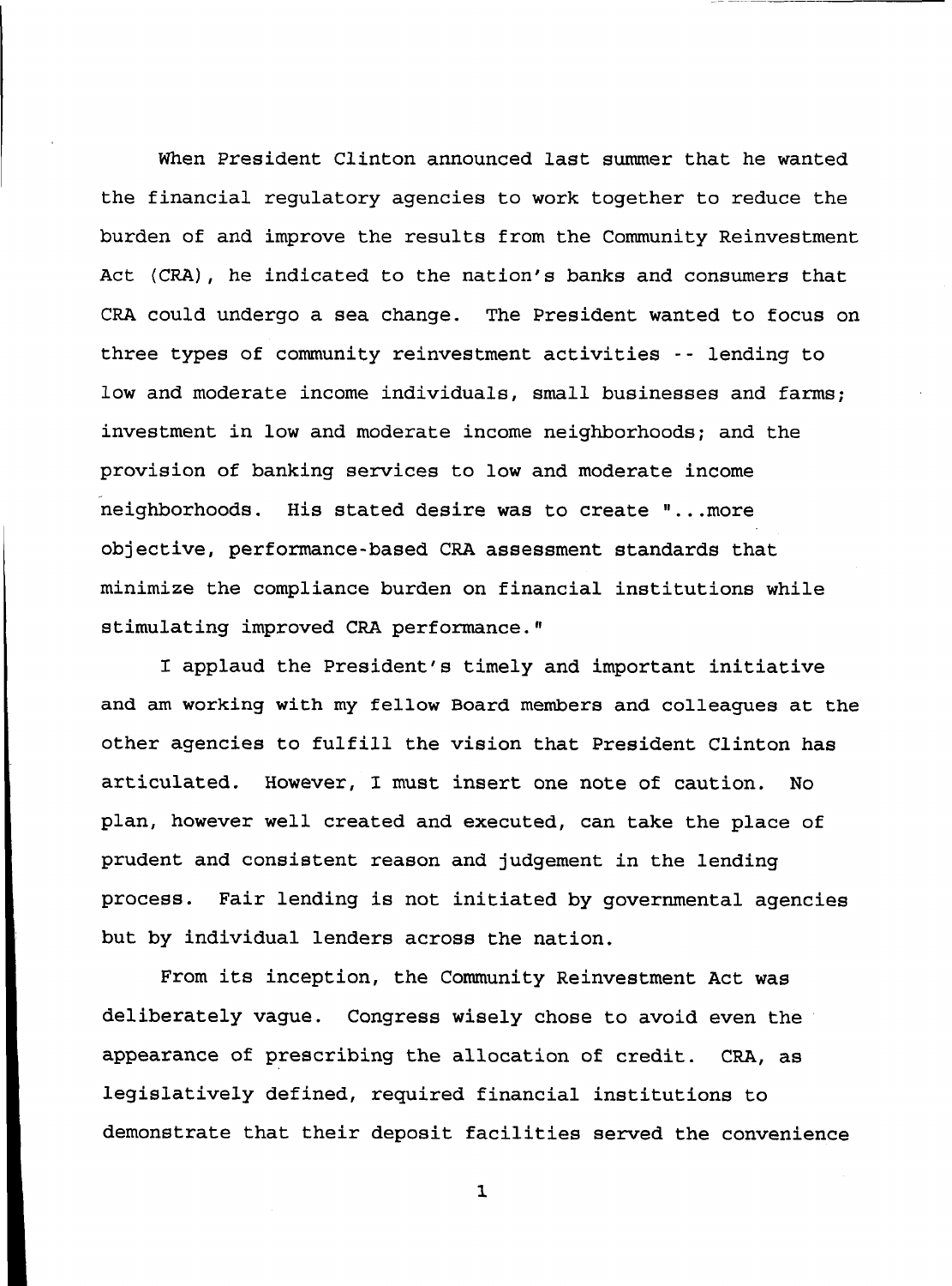**and needs of their communities including the "continuing and affirmative obligation to help meet the credit needs of the local communities in which they are chartered". Regulators were required to "encourage such institutions to help meet the credit needs of the local communities in which they are chartered consistent with the safe and sound operation of such institutions".**

**In recent years, CRA has come under attack for its apparent failure to fully meet its stated objectives. This criticism is not without basis. Inner cities still suffer from disinvestment. Large sections of the population do not have ready access to a bank branch. Statistical studies indicate that racially based differences in mortgage approval rates do exist, even after taking economic variables into consideration.**

**When all is said and done however, the question still remains -- will more specific guidance by Congress and/or the regulators in fact generate the desired result -- equal access to credit for all creditworthy Americans? Before looking forward to see if we can answer that question, let us first look back to the early days of our nation for some possible guidance.**

**Although we may like to think otherwise, the CRA concept is not a new one. The proper role of banks in their communities has been a controversial subject since the start of our country. In Philadelphia, the Bank of North America was chartered in 1782 by some of our nation's leading citizens including Alexander Hamilton and Benjamin Franklin. The story of their experience is**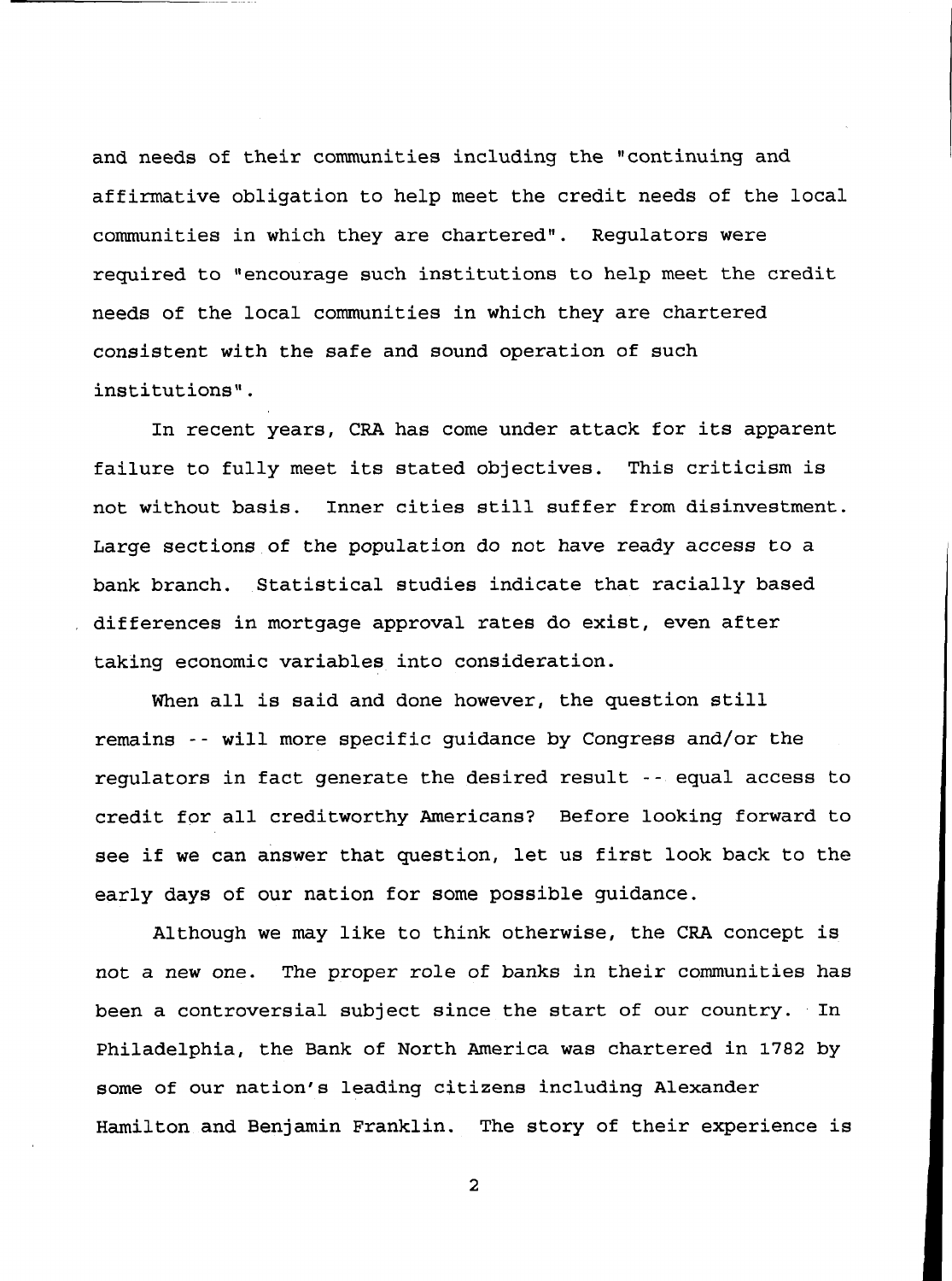**an illustrative one.**

**The Bank of North America focussed primarily on financing commerce through the thriving port of Philadelphia. Pennsylvania's farmers, who dominated the state legislature, felt that the bank was not lending enough to them. They succeeded in their drive to repeal the bank's existing charter and replace it with a much more restrictive one. This was truly a Phyrric victory. The bank's fortunes declined, as did banking services. The result was a prolonged slump in economic activity in Pennsylvania, a slump which also adversely impacted the farming community.**

**I think that there are some important lessons to be drawn from this early experience. First, political supervision of bank lending practices is nothing new, and may be an inevitable part of a democratic society. That may not comport well with the theoretical model of a completely free financial services industry, but then neither do other aspects of banking including federal deposit insurance and lending at the discount window. The supervision and regulation function certainly provides a public good, from which banks benefit, by providing a reassurance to depositors. For better or worse, political oversight of bank lending practices is an inevitable extension of these other aspects of government regulation of banking.**

**The second lesson of history is that moving in a purely political direction of banking, or heavy handed credit allocation, is not only bad for banking, it is harmful to society**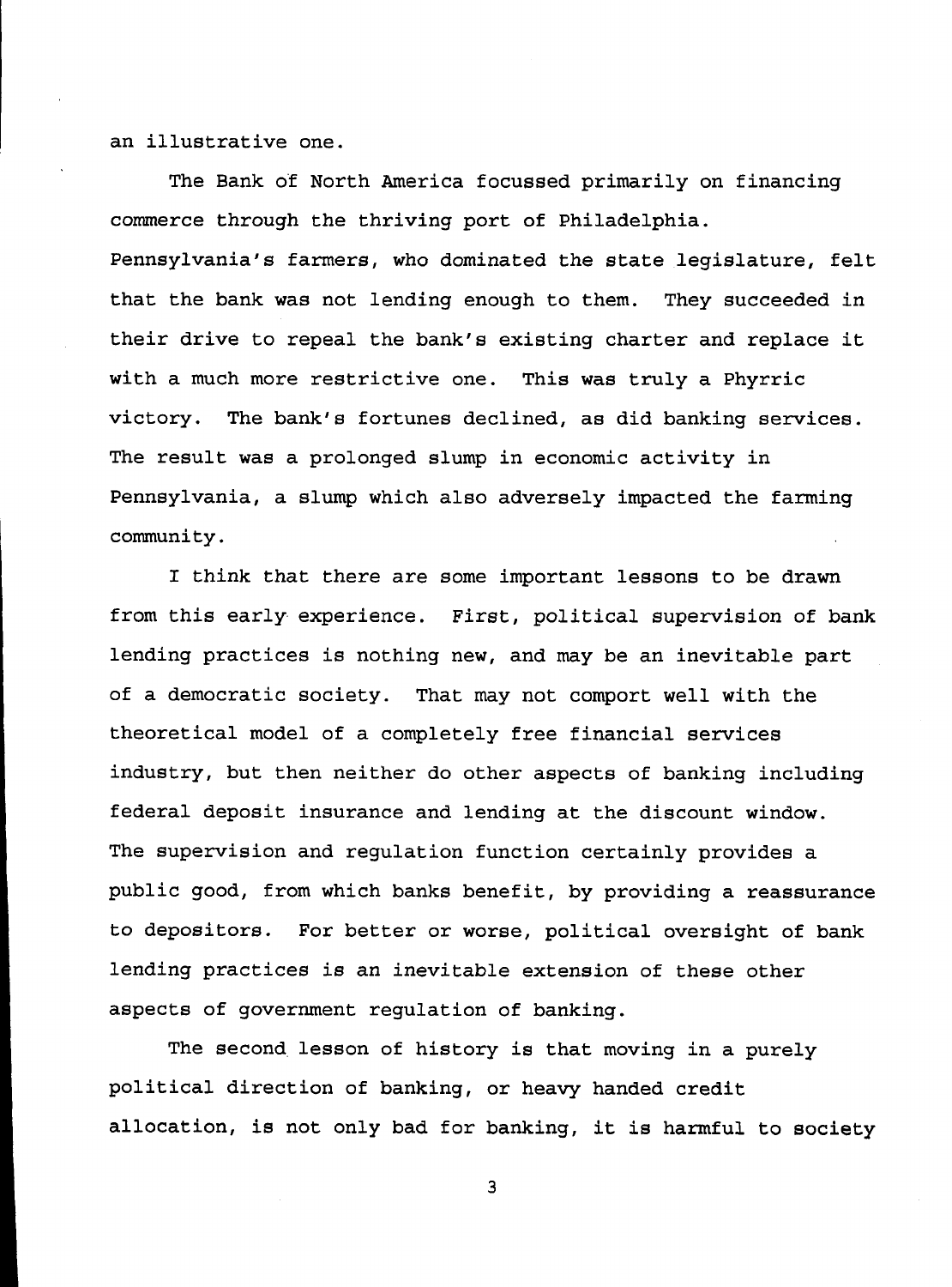**as a whole. This was of course the historical result in Philadelphia. In more recent times, the effects of misguided credit allocation were evident in the economies of Eastern Europe, a region whose patterns of development we all agree would be foolish to emulate.**

**Thus, CRA is part of a longstanding balance between the need for some political oversight of the lending process, and the problems which result if such oversight becomes excessive. However, we must bear in mind that because political oversight is at best a blunt instrument, striking an appropriate balance between constructive oversight and overburdening regulation has always been a difficult task. In recent years, that oversight has escalated as it increasingly appeared that discrimination has continued to permeate the lending process. The issue of mortgage discrimination burst to the forefront when CRA ratings and HMDA data were made public in the late 1980's. The heat was turned up again as recent events in our urban areas as well as a new activist Administration have further highlighted the dramatic need for investment in communities across the nation.**

**Discrimination tears at the fabric of our democratic society. It also tears at the fabric of our faith in capitalism and the market. One of the great advantages of the market is that it is supposed to be color blind. If that turns out not to be the case, then the foundations of our economic system as well as our political system are at risk. So discrimination is a fight that we as a society must win. It is for this reason that**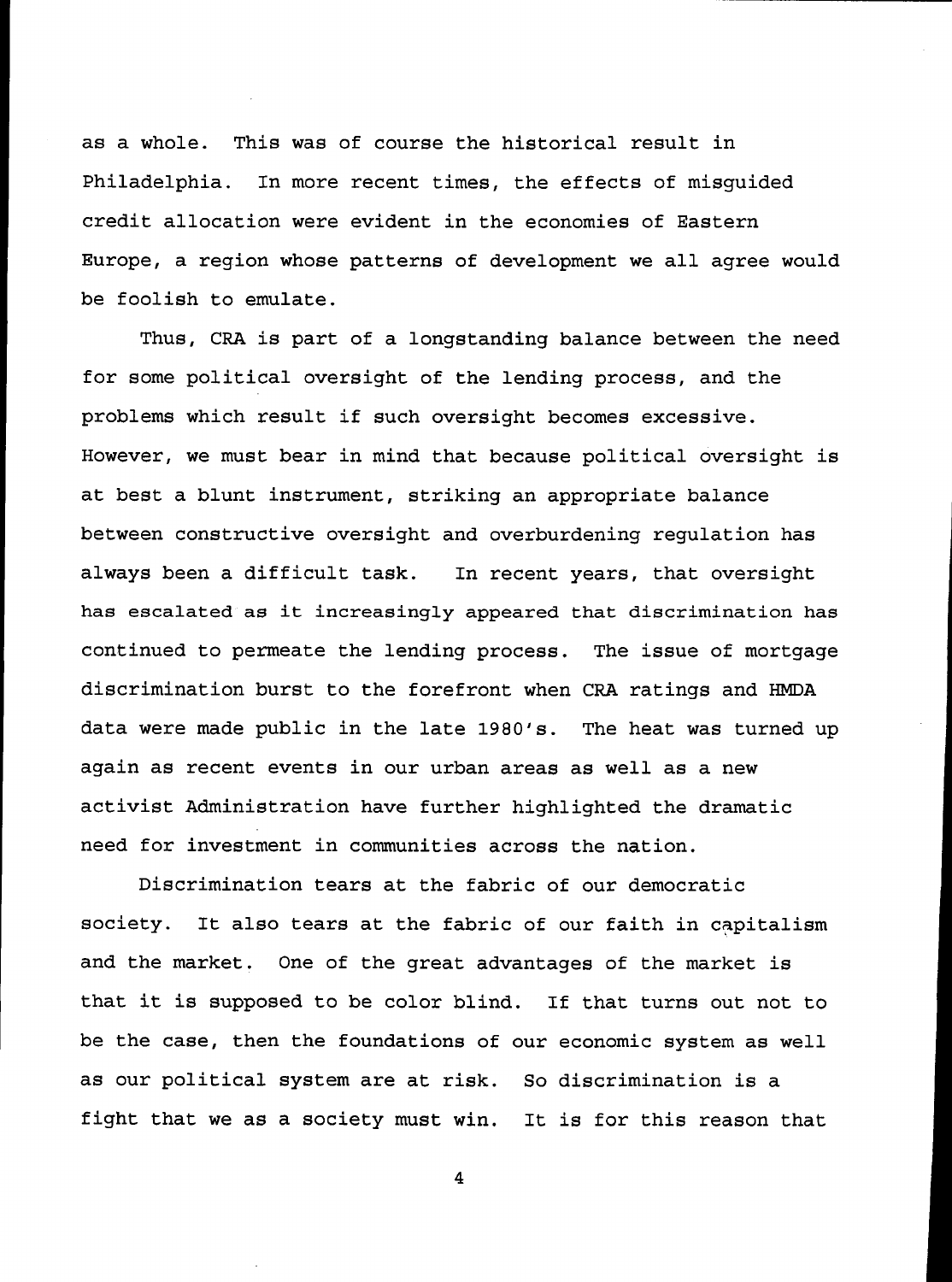**I see fair lending issues as having the greatest potential for further legislative and regulatory activity - - activity which may have at its root the increasing use of statistics.**

**Statistics have played a major role in our consideration of the mortgage discrimination problem of late. Their role as an enforcement tool is just now beginning, and is likely to increase dramatically in the years ahead.**

**But as a long time micro empiricist, I am well aware that statistics can play only a supporting role in our quest. For understanding the limitations of statistical analysis may be key to solving the underlying problem and establishing truly equal credit opportunities for all Americans. While statistical analysis can highlight inequity, it cannot eliminate it. That must be done on an individual basis, on the front lines, at the level of the applicant and the loan officer.**

**However, the use of statistics can, and has, provided a baseline from which to start. Take for instance, the use of HMDA data. While community activists, bankers, regulators and legislators are all familiar with the limitations of the HMDA data, the HMDA data do indicate that there is a racially based problem in mortgage lending.**

**Having said that, two important qualifications are in order. First, it is widely acknowledged that the HMDA data exaggerate the extent to which approval rates differ for racial reasons. When economic factors other than income are incorporated into the analysis of HMDA data, the disparity between black and white**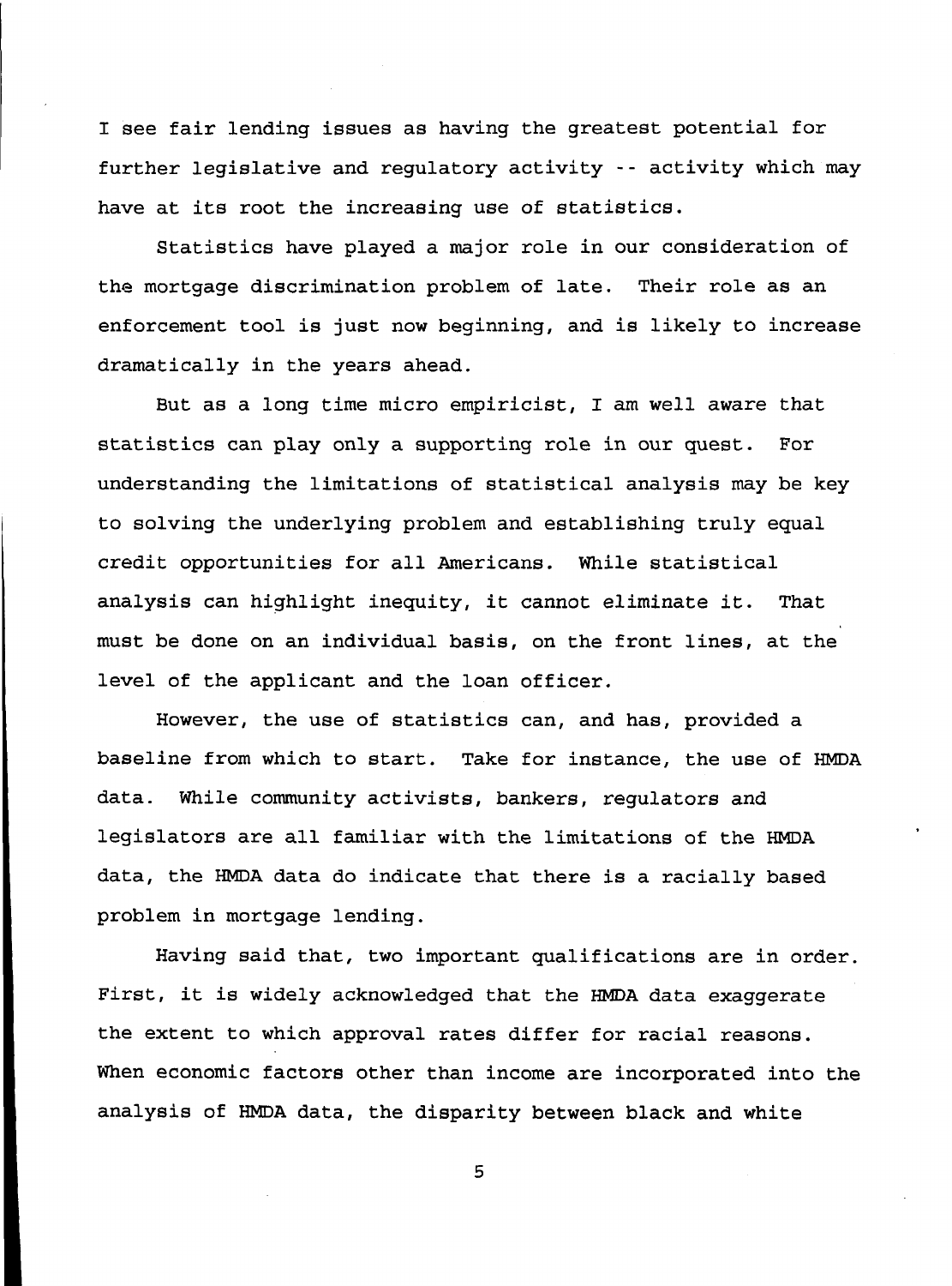**approval rates is sharply reduced.**

**Second, the evidence of race-based differences in loan approvals is overwhelmingly of a statistical nature, based on racial averages. It is very hard to document by examining specific loan applications, such as during the bank examination process. Accepting this fact is difficult for those who seek simple, straight-forward explanations for the racial disparities. It's always easier when there's a smoking gun and an identifiable culprit.**

**Last fall, to clarify the HMDA data, the Federal Reserve Bank of Boston ran what is certainly the most comprehensive statistical analysis of lending patterns by race that has ever been conducted. That study found that what I would call "old style" discrimination did not exist. That is, clearly qualified applicants of any race were approved for loans and clearly unqualified applicants of any race were rejected. The days when members of minority groups who meet all of a bank's criteria for lending are rejected anyway, seem to be gone. I believe that is why bankers believe so strongly that they do not discriminate.**

**However, what the study also found was that a careful statistical comparison of applicants who were less than ideal indicated that imperfect white applicants were more likely to be approved than imperfect black applicants. Three types of explanations for this have been advanced. First, some have argued that the results are proof that racism still exists in our society and in the banking industry. From a statistical point of**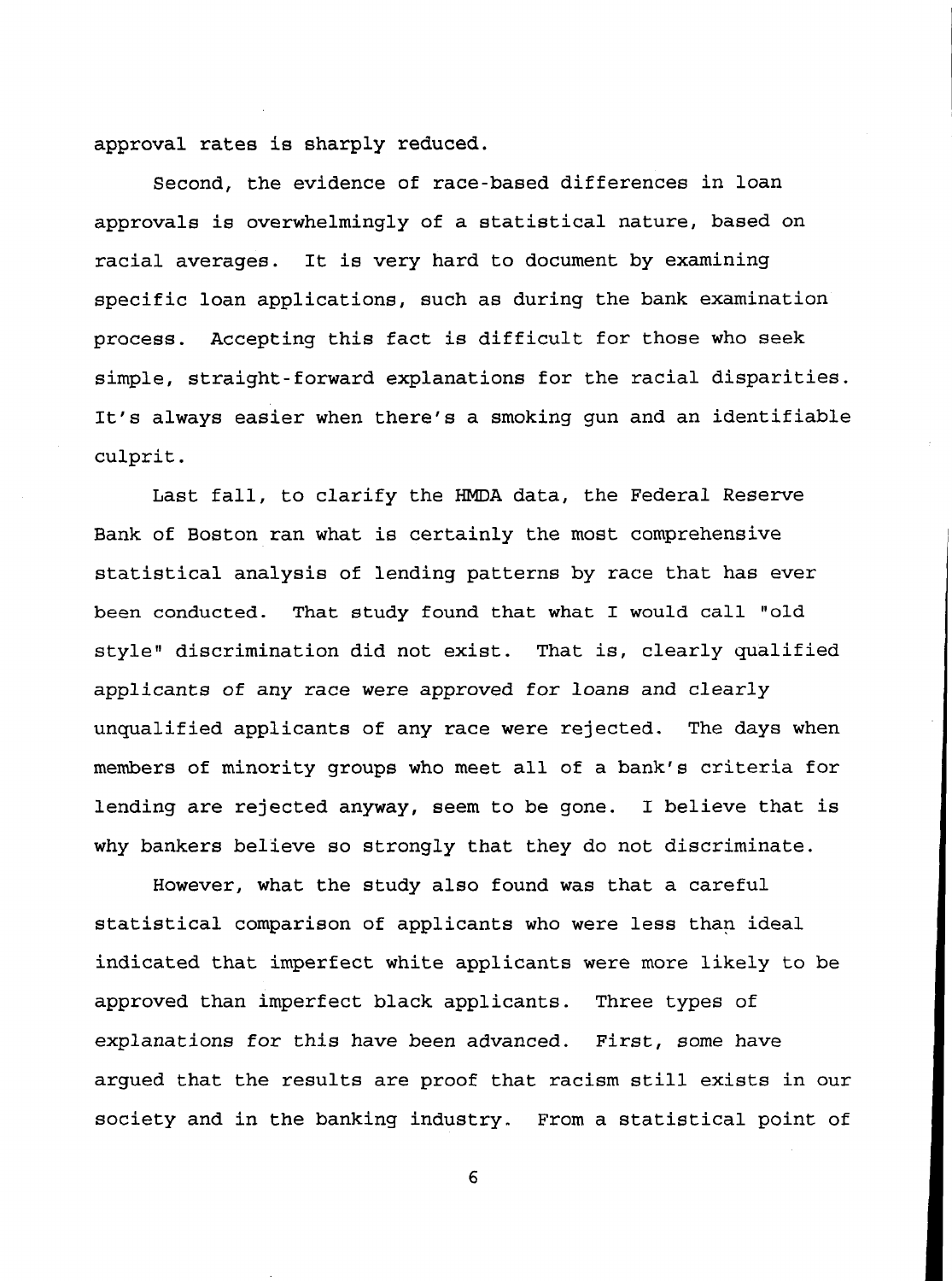**view, there is no way that this hypothesis can really be tested. It may be true. My own judgment is that while some racism may exist, it is probably not the dominant factor in bank decision making. The institutions in question all have stated policies against discriminatory practices, and the extent of discrimination found, which affects roughly 7 out of every 100 minority applicants, does not comport with racism as dominating the process. I say that with the understanding that any amount of discrimination is totally unacceptable.**

**The second hypothesis is that there is no racism in the process, that in fact the banks have gotten their lending practices about right. What is missing from the Boston study is a careful look at the long term default risks on these loans. It is true that the Boston study did not go into a detailed examination of the actual loan files to see if some other explanation for rejection existed. Where this has been done, some of the disparate rejection rate has been explained. But, ultimately this hypothesis, like the racism hypothesis, cannot be statistically tested. We cannot tell today what the ultimate outcome of the loans we make today will be. Nor will we ever be able to tell what the hypothetical performance of rejected loans would have been. So, like the first hypothesis, I accept that this one might well be the case, but that the evidence before me today does not support it.**

**The third hypothesis is that some racially disparate loan practices are occurring in spite of bank policies to the**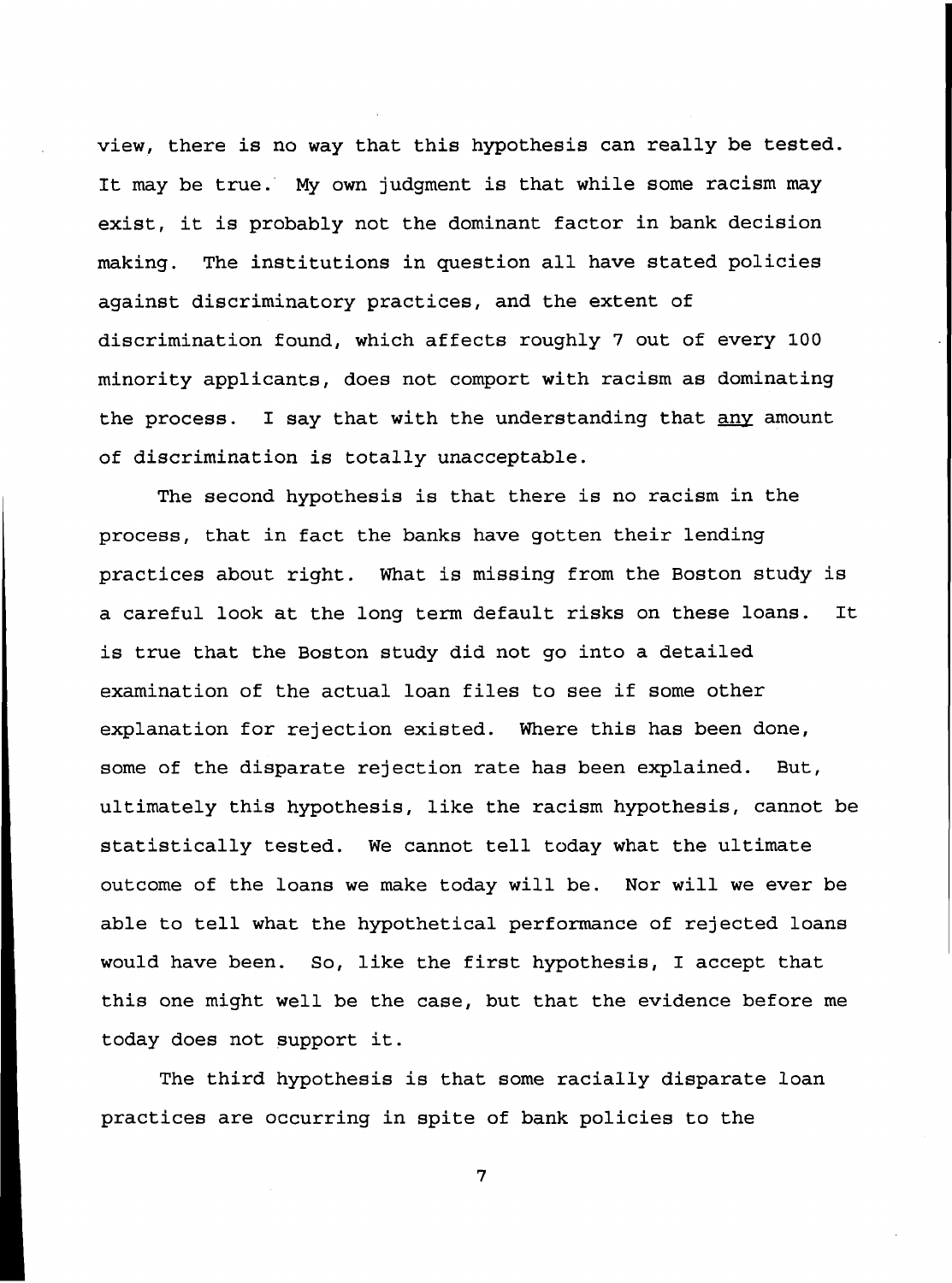**contrary. This hypothesis not only comports with the Boston findings, it also suggests that relatively minor adjustments in institutional behavior will be appropriate remedies. The Federal Reserve Bank of Boston has recently put out a pamphlet on these remedies called Closing the Gap: A Guide to Equal Opportunity Lending which I commend as important reading for all individuals in the financial services industry.**

**Let me also stress that as long as behavior exists which appears outrageous to reasonable individuals, the threat of legislative and/or regulatory action, with all of its attendant burdens remains likely. Banks have a responsibility not only to end the practice of discrimination, but end the appearance that discrimination is occurring as well. As long as large numbers of minority customers remain dissatisfied with the treatment they receive, greater regulation remains a likely prospect. Or, as President Jordan of the Federal Reserve Bank of Cleveland has argued, "This problem is not solved until everyone agrees it is solved."**

**The prospective regulatory burden which might result from not solving this problem is potentially enormous. Left unchecked, a total reliance on statistics in credit enforcement will ultimately lead to a complete replacement of bank judgment and reason regarding loan approval with statistical rules. I fear that in some instances, the use of statistics to establish discrimination may go too far. At the Federal Reserve we are using computer based statistical models as a part of our**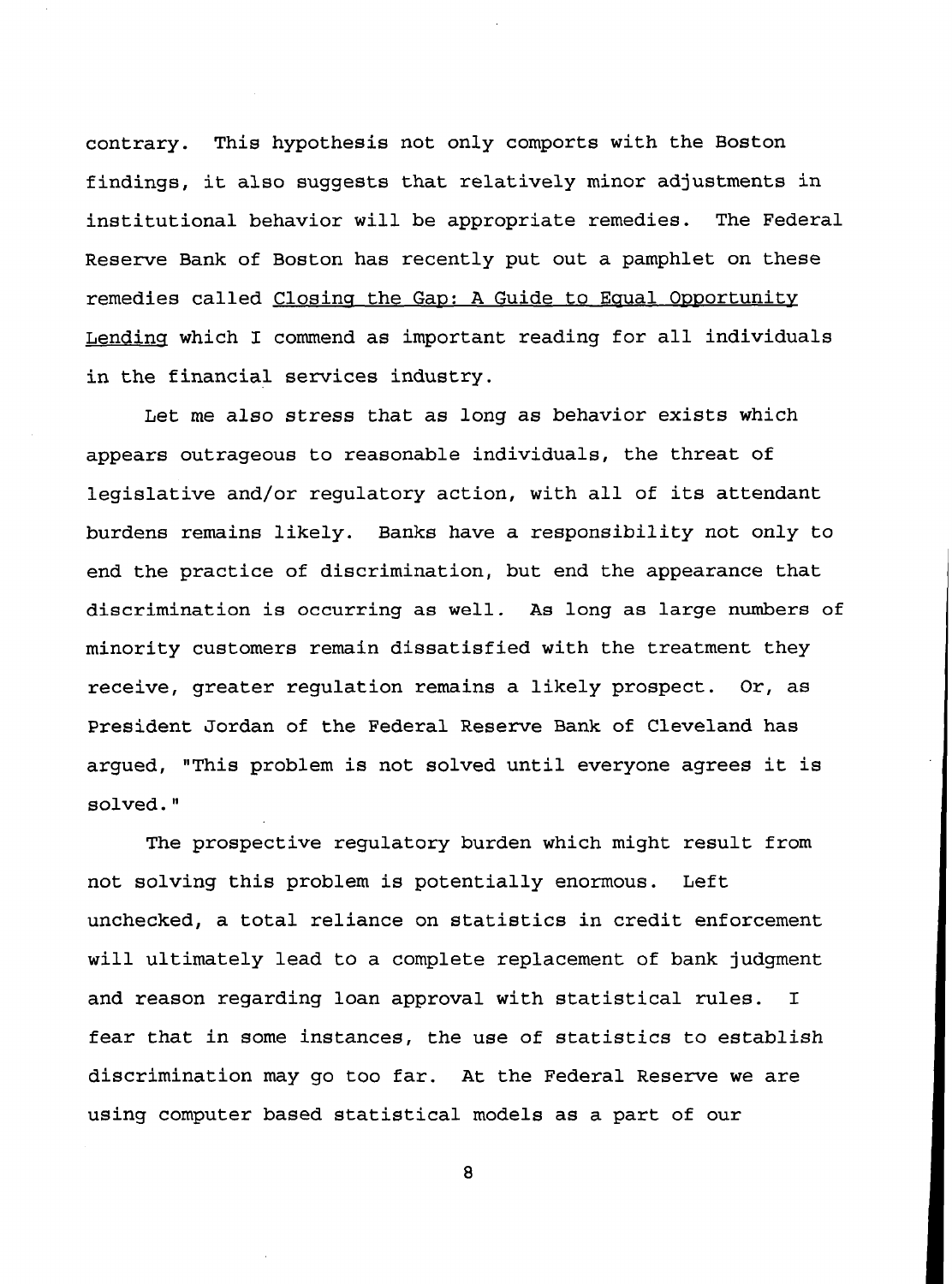**examination process. However, these models are only used to select particular loan applications to examine more closely. The statistical models in and of themselves will not, and should not, be used to determine whether discrimination exists. Instead, the computer will select individual matched pairs of actual applications to be examined. We believe that this will improve the efficiency of the examination process by reducing randomness in selecting applications to be examined.**

**The potential overuse and abuse of statistics in this area threatens the imposition of a burden in at least two ways. First, the use of statistical models as the sole criteria especially when the details of such models are unknown to the banks being examined, means that no bank can know what rules it actually has to comply with. It would be like replacing the speed limit on our nation's highways with some computer determined "Conditions Adjusted Velocity" formula in order to enforce traffic laws and not tell motorists what the Conditions Adjusted Velocity formula was. Laws can only work if people know what they have to do to obey them.**

**Second, the likely result of statistics based examination of loan approvals is statistics based approval of loans. This, in turn is likely to work against individuals who do not meet the "normal criterion" of a one-size-fits-all statistical rule. One need only look at the historic performance of the secondary market to see that minorities and other disadvantaged groups find themselves only further disadvantaged by such inflexible**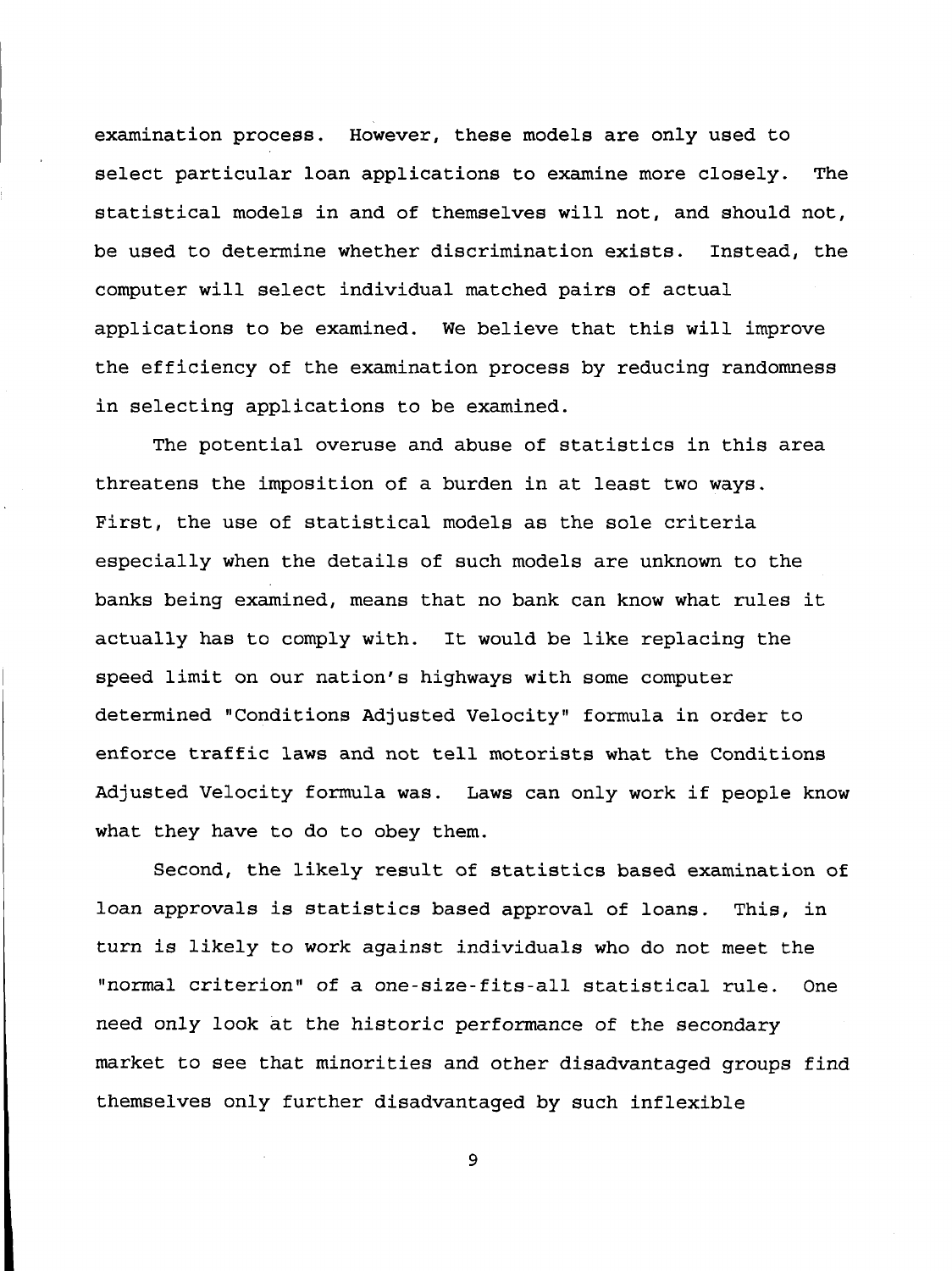**practices.**

**Statistics, however, are not only used by regulators. They also play a role in our nation's media. Statistical analysis when done well is an infinitely complicated and painstaking procedure. But when statistics are run on the evening news or in headlines across the country they are frequently reduced to the lowest possible common denominator. For example, in the Boston study's sample, roughly 7 out of every 100 minority applicants for a mortgage are rejected for reasons that cannot be explained by factors other than the individual's race or the racial composition of the neighborhood into which the applicant is buying. To the average editor or producer, 7 out of 100 may not be a sufficiently dramatic statistic -- it won't give legs to the story. So, the most widely reported number from the Boston Study indicated that a black applicant was 60 percent more likely to be turned down for a mortgage than a comparable white applicant. Both statistics are absolutely correct with respect to the study. However, the 60 percent statistic gives little indication to applicants of what their actual chances of acceptance are. As more than 70 percent of minority applications are approved, a 60 percent higher rate of rejection would seem to needlessly discourage potential applicants.**

**Another area where the media do not appropriately portray reality involves the economic status of African-Americans, and particularly the change in that status in the past decade. This is a very important subject to address because both banking in**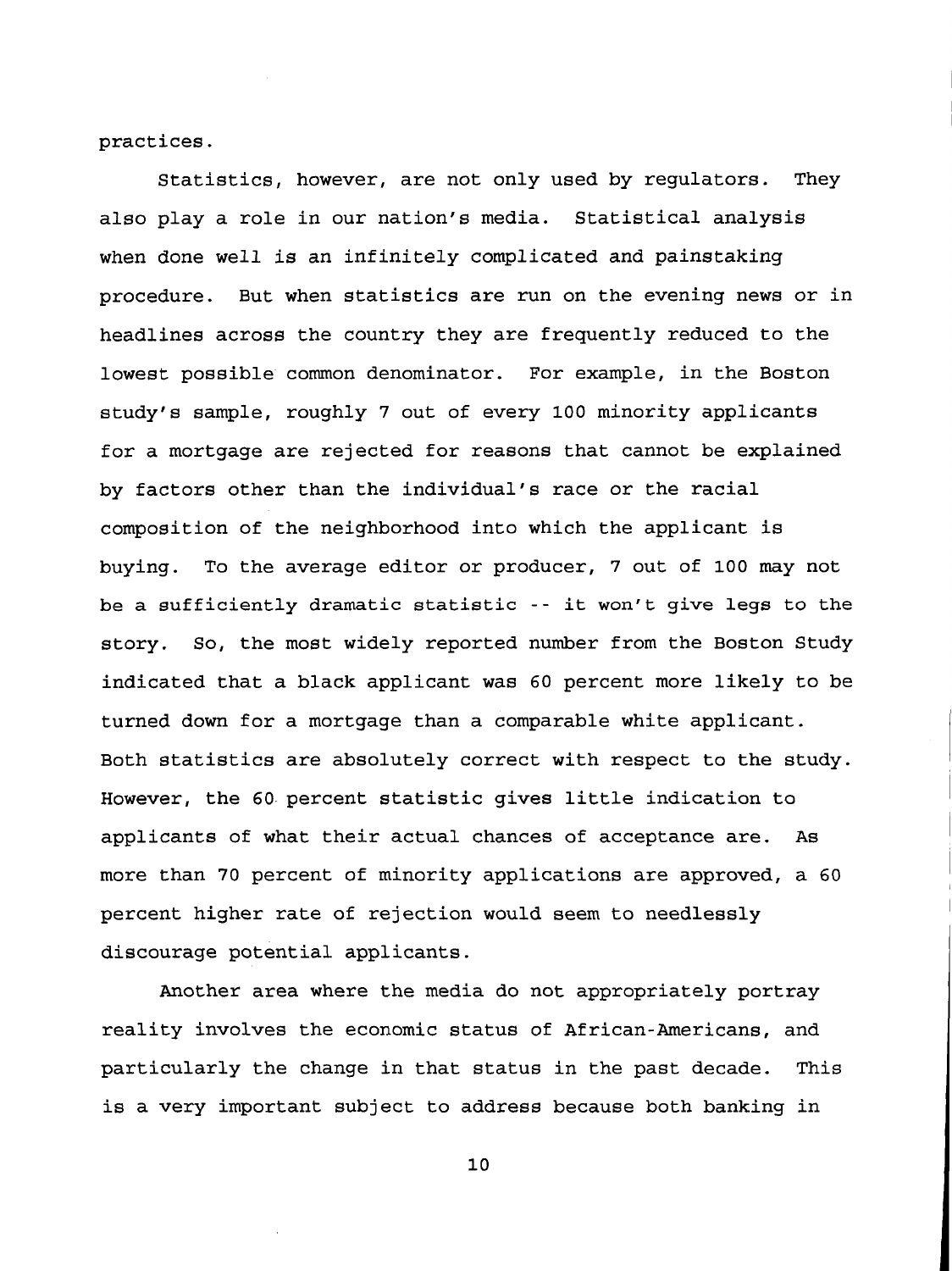**general, and mortgage lending in particular, are profit driven businesses. Lending will take place where there is money to be made, or more precisely, where it is perceived that there is money to be made. Unfortunately, there is a widespread myth, reinforced by the media, that the great majority of blacks live in poverty, and that little progress has been made recently in ending that situation.**

**The facts could not be more different. During the 1980s tremendous gains were made by the great majority of black families. Between 1981 and 1990, median black family income rose 12.3 percent after controlling for inflation. By contrast, the income for the median white family rose 9.2 percent. Black income growth particularly outpaced white income growth among those families most likely to be' first time homebuyers. After controlling for family size, the top quintile of black families saw their real income rise 28 percent during the 1980s. The second quintile of black families enjoyed a 19 percent gain. The proportion of black families living in suburban counties rose by a third and the proportion of black families earning real incomes over \$50,000 rose by 42 percent.**

**Not only that, but the situation is likely to get better in the next generation due to significant gains in black educational achievement. During the 1980s, the SAT scores of black children rose 23 points in math and 20 points on the verbal test, compared with essentially stagnant scores for white students. The black dropout rate from high school fell from 18 percent to**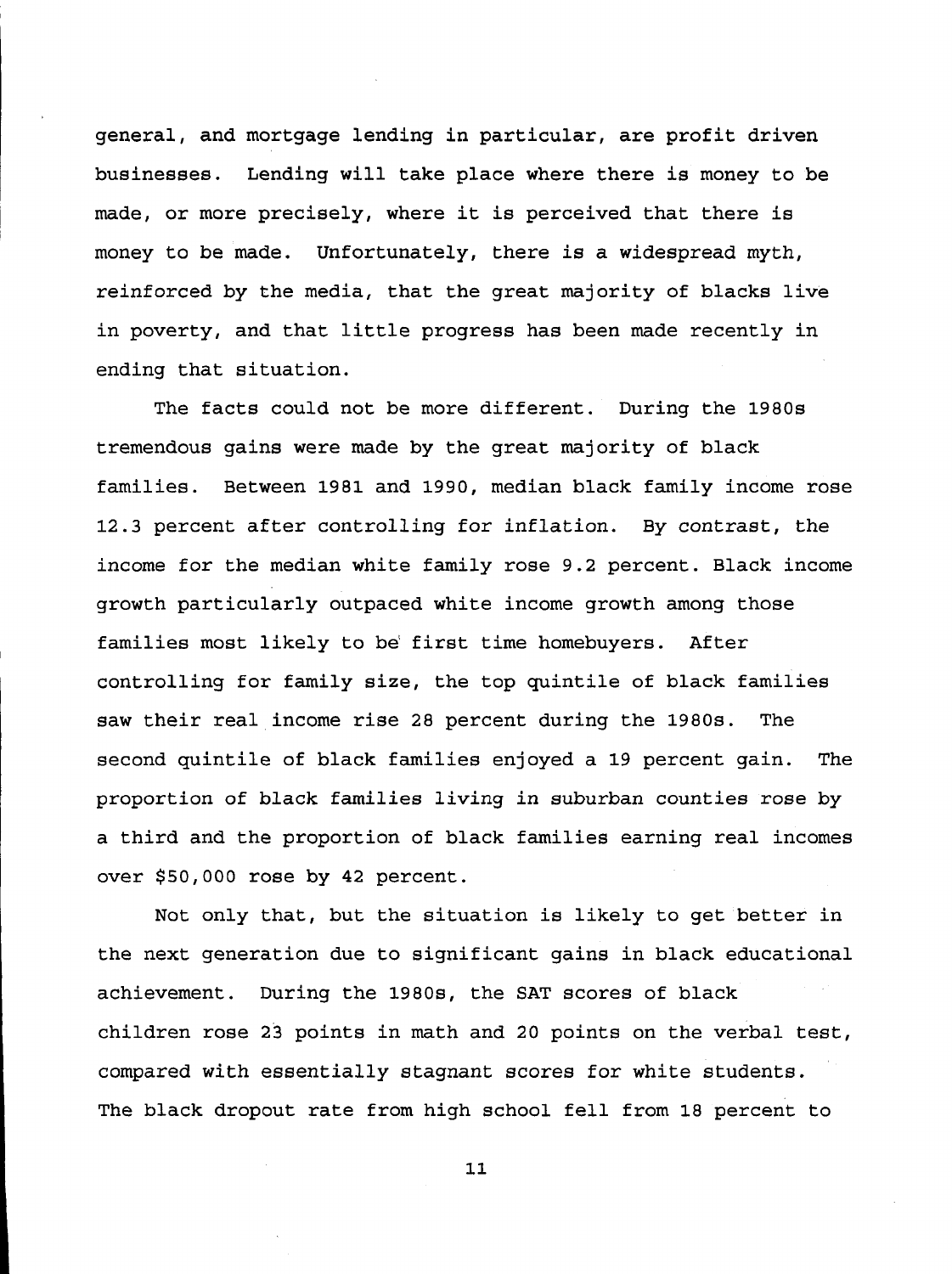**13 percent over the same period. These facts augur well for future black income gains.**

**So it cannot only be left to bankers to eliminate both the practice and the perception of discrimination. All parties involved in this volatile and emotional issue must practice in their professions what physicians, in taking the Hippocratic oath, practice in theirs -- above all do no harm. Above all, this means that any regulatory or legislative "fix" must be carefully and thoroughly considered. The potential for pernicious, albeit unintended, consequences is great.**

**In proposing the CRA review, President Clinton has rightly noted that it is performance not paperwork which indicates whether a financial institution is meeting the needs of its entire community. I agree with the Comptroller of the Currency, Eugene Ludwig, when he testified last summer that "... between a rigid system of numerical targets and the system we have today, there is considerable room for improvement". However, the devil is always in the details. We must be ever careful to not put into motion the law of unintended consequences. It is often well intentioned legislation or regulatory improvements which can exact a very high and unintended cost.**

**Consider for example, the legislation and organization which created the secondary mortgage market in this country. Fannie Mae has, by most accounts, been quite successful at its main mission: to provide liquidity to the mortgage market by creating easily traded mortgage backed financial instruments. But a price**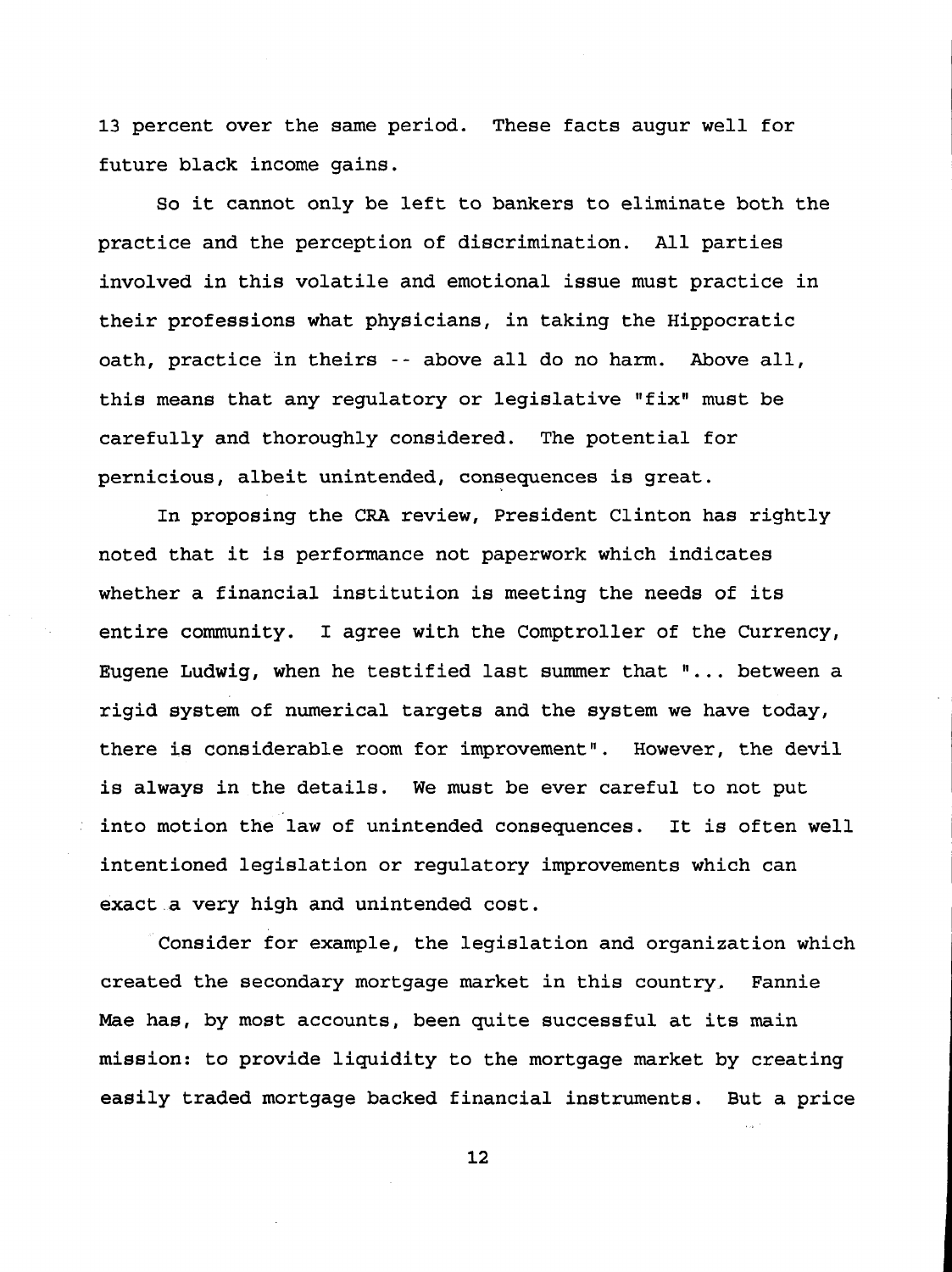**has been paid for such liquidity. Increasingly, banks have moved to standardized lending practices as they have seen their mortgage business evolve into that of a broker, rather than a conventional lender. It is no longer crucial that banks know their customer, but rather that their customers fit a predetermined profile. Credit evaluation is based increasingly on quantitative criteria, rather than qualitative judgments.**

**If you're a one-size-fits-all customer, you have probably benefitted greatly from this approach. If you are one of those people who is different from the norm, as I mentioned earlier, you may have been inadvertently left out. Let me say that Fannie Mae recognizes this problem and is striving to make sure its guidelines take a broader array of applicants into account.**

**Yet another example of unintended consequences arose last year when the Federal regulatory agencies, prompted by Congressional action in the FDIC Improvement Act, considered establishing maximum loan-to-value ratios for single family housing lending. I strongly opposed such a move because it would have further exacerbated the difficulty of obtaining a loan for . individuals who do not meet the normal criteria. I wag particularly concerned about the impact of this on mortgage .... lending to low and moderate income families who have limited funds to cover closing costs, let alone provide a major downpayment. In fact, the fewer such rules we have, the easier it will be for non-traditional borrowers, who are often members of minority groups, to obtain credit.**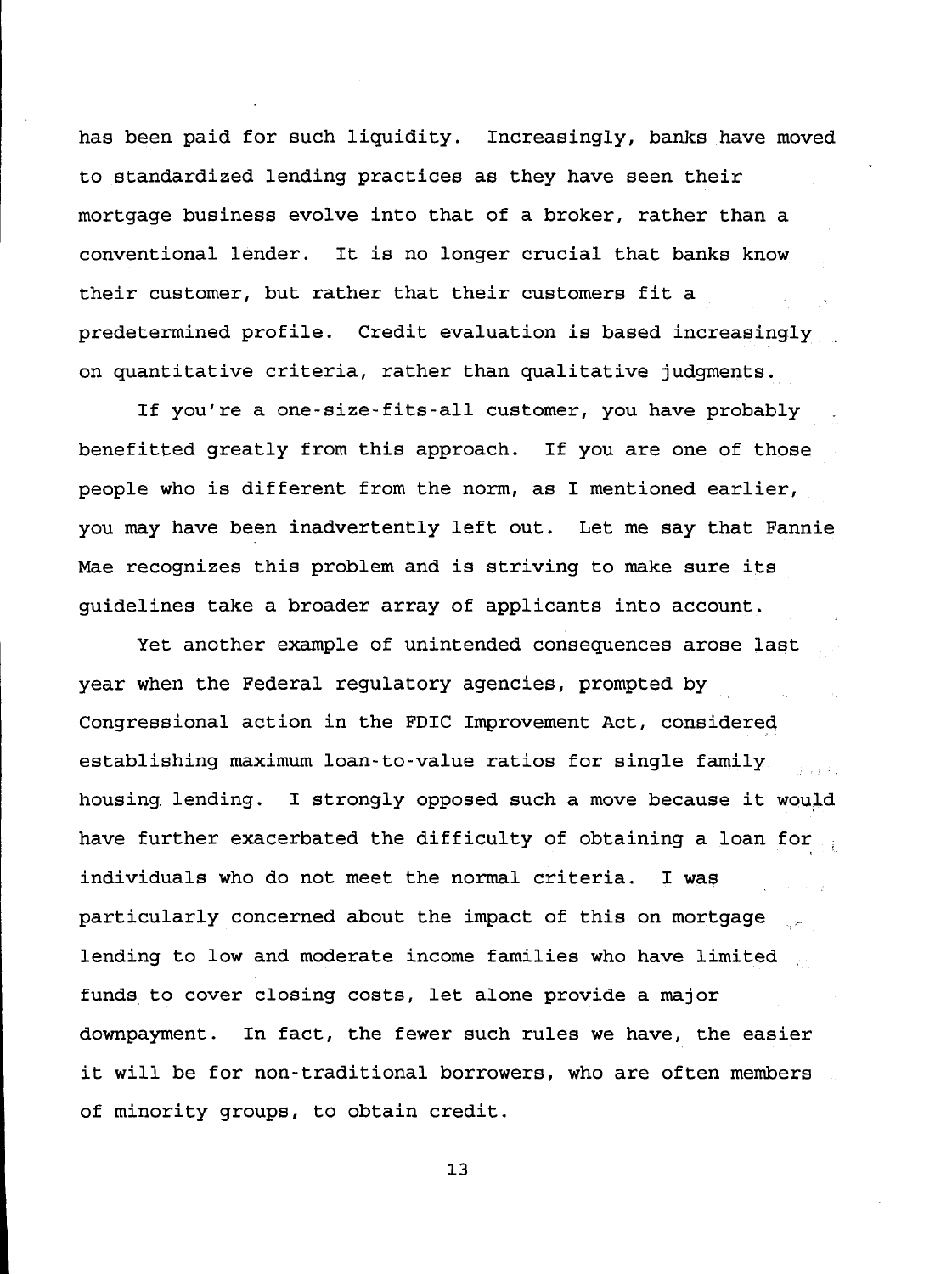**As I've travelled around the country I've seen numerous other examples of well intentioned government policies that are making access to housing more difficult, particularly for minority groups. For example, consider the cap on the size of loans eligible for FHA insurance. As a result of these limits, FHA loans are virtually unavailable in New York City, where the overwhelming majority of housing costs more than the limits allow. Nearly every coordinator for the Neighborhood Housing Services (a national housing and redevelopment organization) I have spoken with felt limited by the Davis-Bacon legislation which drives up the cost of housing construction and limits job opportunities for inner city residents. In city after city, rules regarding the taxes owed on vacant land or on abandoned buildings are inhibiting the development of low and moderate income housing and the development of communities.**

**Inner cities and other hard-to-value areas are also particularly starved for development funds in part because of appraisal requirements imposed by law. The whole appraisal area is, at best, an art not a science. This is particularly true in areas where communities are changing. Yet the Congress has mandated costly appraisal requirements which are retarding community development. We at the Fed exercised the maximum latitude the law allows us in setting a \$100,000 threshold on formal appraisal requirements and are seeking comment on raising this threshold further to \$250,000.**

**In addition to community redevelopment being constrained by**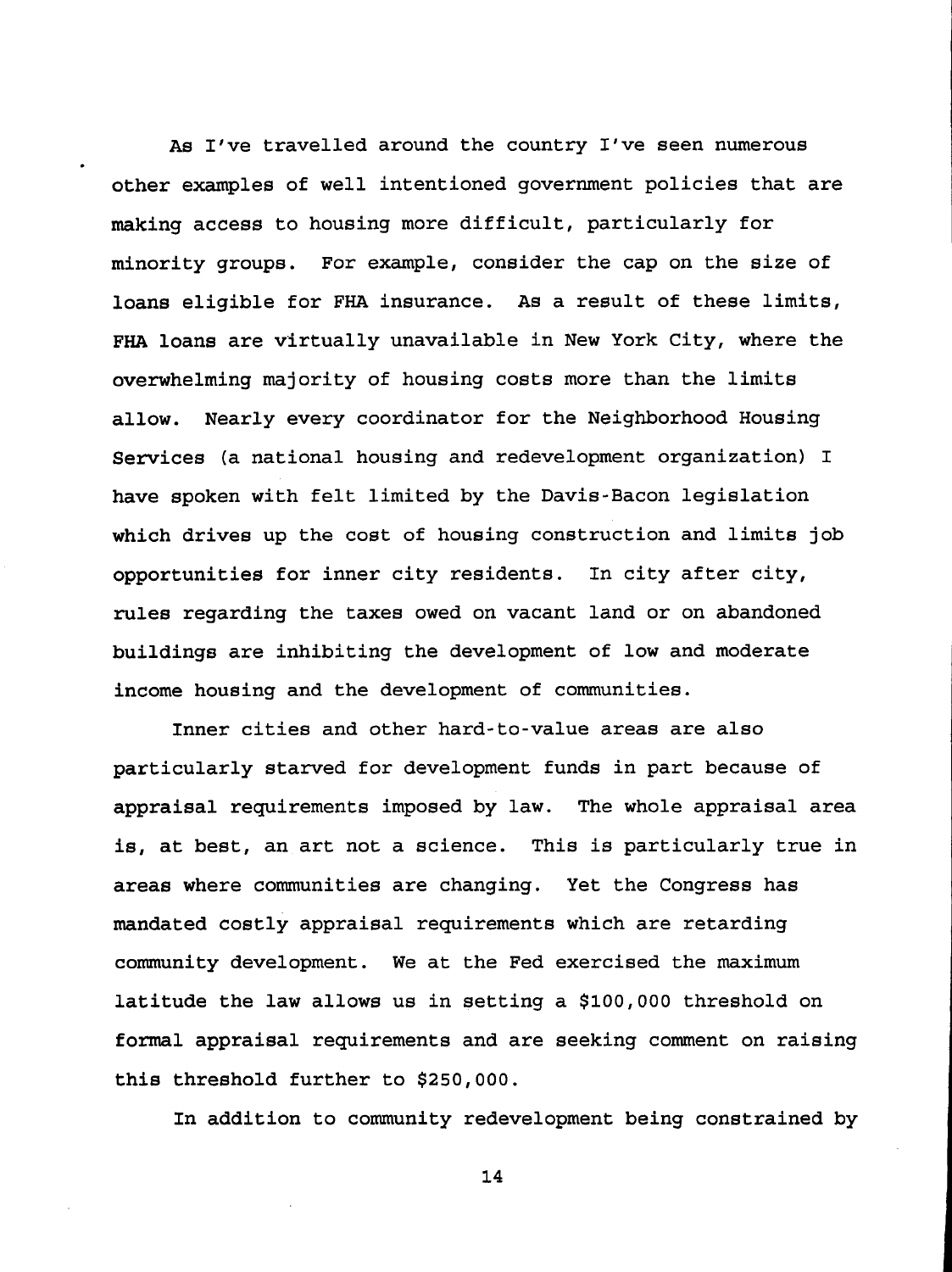**the unintended consequences of many different pieces of legislation, we cannot overlook the dramatic changes that have been made in the nature of bank regulation and their effect on banks' available capital. By international agreement, our banks are now judged on the amount of capital they have relative to their outstanding loans. For a well capitalized institution this means that they must have at least 6 cents in so-called Tier One capital for every \$1 in loans they make. The only way to increase loans is to increase capital. There are two ways to increase capital: after-tax profits, which increase capital dollar for dollar, and new stock offerings. These new stock offerings, in turn, depend upon bank profitability. Every dollar in unnecessary costs imposed on banks means \$16 less in loans that the bank is able to make.**

**Of course, this does not mean that we must do everything possible to maximize bank profits. Far from it. Regulation to protect consumers and depositors and to enforce existing regulation is essential. But our regulation must be cost effective. Excessive regulation, by diminishing bank capital, and therefore by a multiplier effect, the amount of funds that banks can lend, could end up hurting the intended beneficiary of the regulation. We must be committed to making regulation as cost effective as possible.**

**Let me revist my initial question. Will more specific guidance by Congress and/or the regulators in fact generate the desired result -- equal access to credit for all creditworthy**